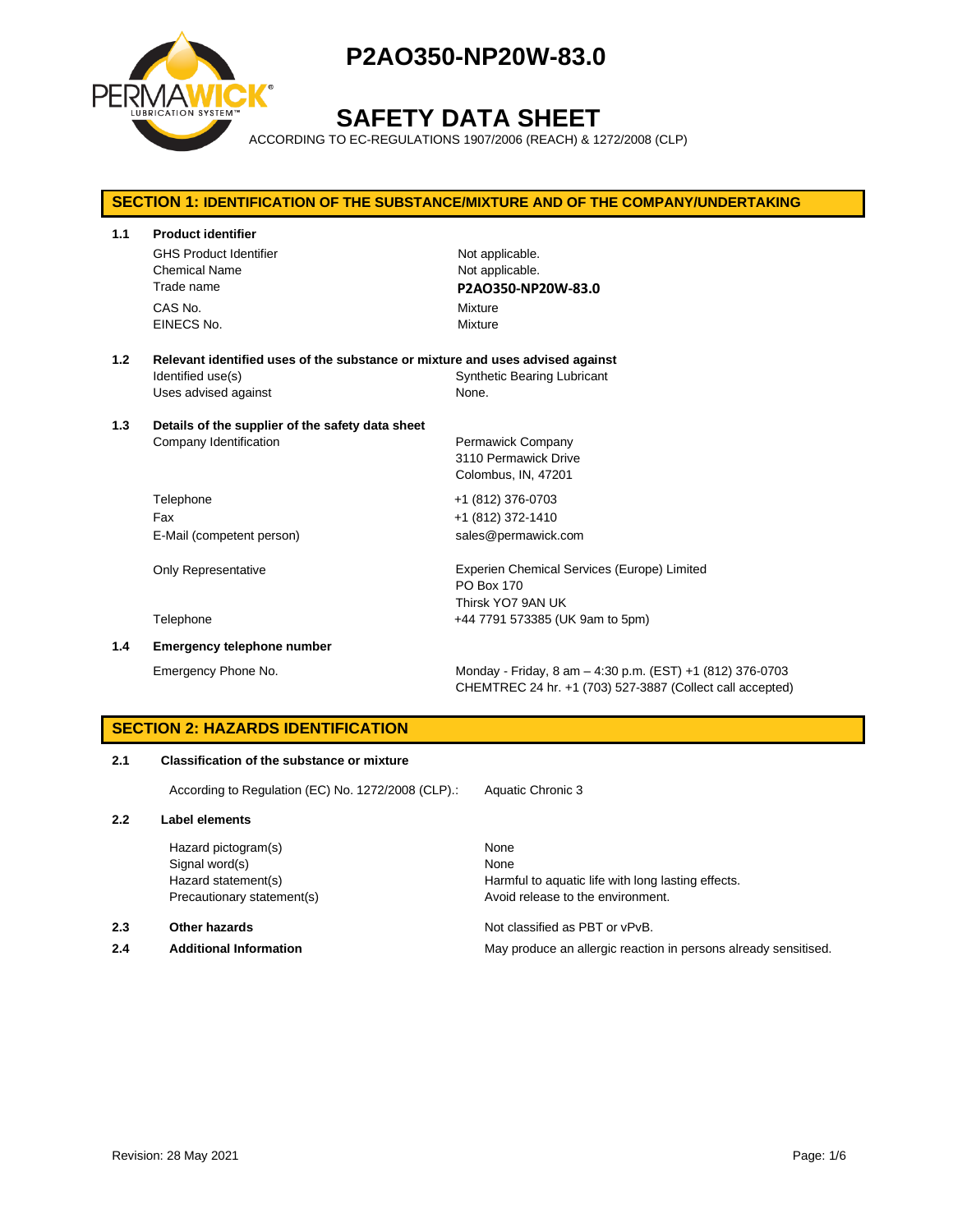### **SECTION 3: COMPOSITION/INFORMATION ON INGREDIENTS**

#### **3.2 Mixtures**

Regulation (EC) No. 1272/2008 (CLP).

|                                                         |           | EC No. and | According to Regulation (EC) No. |
|---------------------------------------------------------|-----------|------------|----------------------------------|
| Hazardous ingredient(s)                                 | $%$ W/W   | CAS#       | 1272/2008 (CLP)                  |
|                                                         |           | 215-548-8  | Repr. 2; H361                    |
| tris(methylphenyl) phosphate ^                          | $0 - 1.0$ | 1330-78-5  | Aquatic Acute 1: H400            |
|                                                         |           |            | Aquatic Chronic 1; H410          |
|                                                         |           |            | Skin Irrit. 2: H315              |
| 1-H benzotriazole-1-methanamine, N,N-bis(2-ethylhexyl)- | $0 - 0.1$ | -----      | Skin Sens. 1; H317               |
| methyl- ^                                               |           | 94270-86-7 | Aquatic Acute 1: H400            |
|                                                         |           |            | Aquatic Chronic 2; H411          |

^ Not yet subject to REACH registration.

**3.3 Additional Information -** Substances in the product which may present a health or environmental hazard, or which have been assigned occupational exposure limits, are detailed below. **None**

For full text of H/P phrases see section 16.

## **SECTION 4: FIRST AID MEASURES**



| 4.1 | Description of first aid measures                                             |                                                                                            |  |  |
|-----|-------------------------------------------------------------------------------|--------------------------------------------------------------------------------------------|--|--|
|     | <b>Inhalation</b>                                                             | Unlikely to be required but if necessary treat symptomatically.                            |  |  |
|     | <b>Skin Contact</b>                                                           | Wash affected skin with soap and water.                                                    |  |  |
|     | Eye Contact                                                                   | Eyes should be washed with plenty of water. If symptoms occur<br>obtain medical attention. |  |  |
|     | Ingestion                                                                     | Unlikely to be required but if necessary treat symptomatically.                            |  |  |
| 4.2 | Most important symptoms and effects, both<br>acute and delayed                | None                                                                                       |  |  |
| 4.3 | Indication of any immediate medical<br>attention and special treatment needed | None                                                                                       |  |  |

|     | <b>SECTION 5: FIRE-FIGHTING MEASURES</b>                         |                                                                                                             |  |  |
|-----|------------------------------------------------------------------|-------------------------------------------------------------------------------------------------------------|--|--|
| 5.1 | <b>Extinguishing media</b>                                       |                                                                                                             |  |  |
|     | -Suitable Extinguishing Media<br>-Unsuitable Extinguishing Media | Extinguish with waterspray, dry chemical, sand or carbon dioxide.<br>None anticipated.                      |  |  |
| 5.2 | Special hazards arising from the substance or<br>mixture         | This product may give rise to hazardous fumes in a fire.                                                    |  |  |
| 5.3 | <b>Advice for fire-fighters</b>                                  | A self contained breathing apparatus and suitable protective clothing<br>should be worn in fire conditions. |  |  |

# **SECTION 6: ACCIDENTAL RELEASE MEASURES**

**6.1 Personal precautions, protective equipment and emergency procedures**

Avoid skin contact. Avoid contact with eyes.

**6.2 Environmental precautions** Use appropriate container to avoid environmental contamination.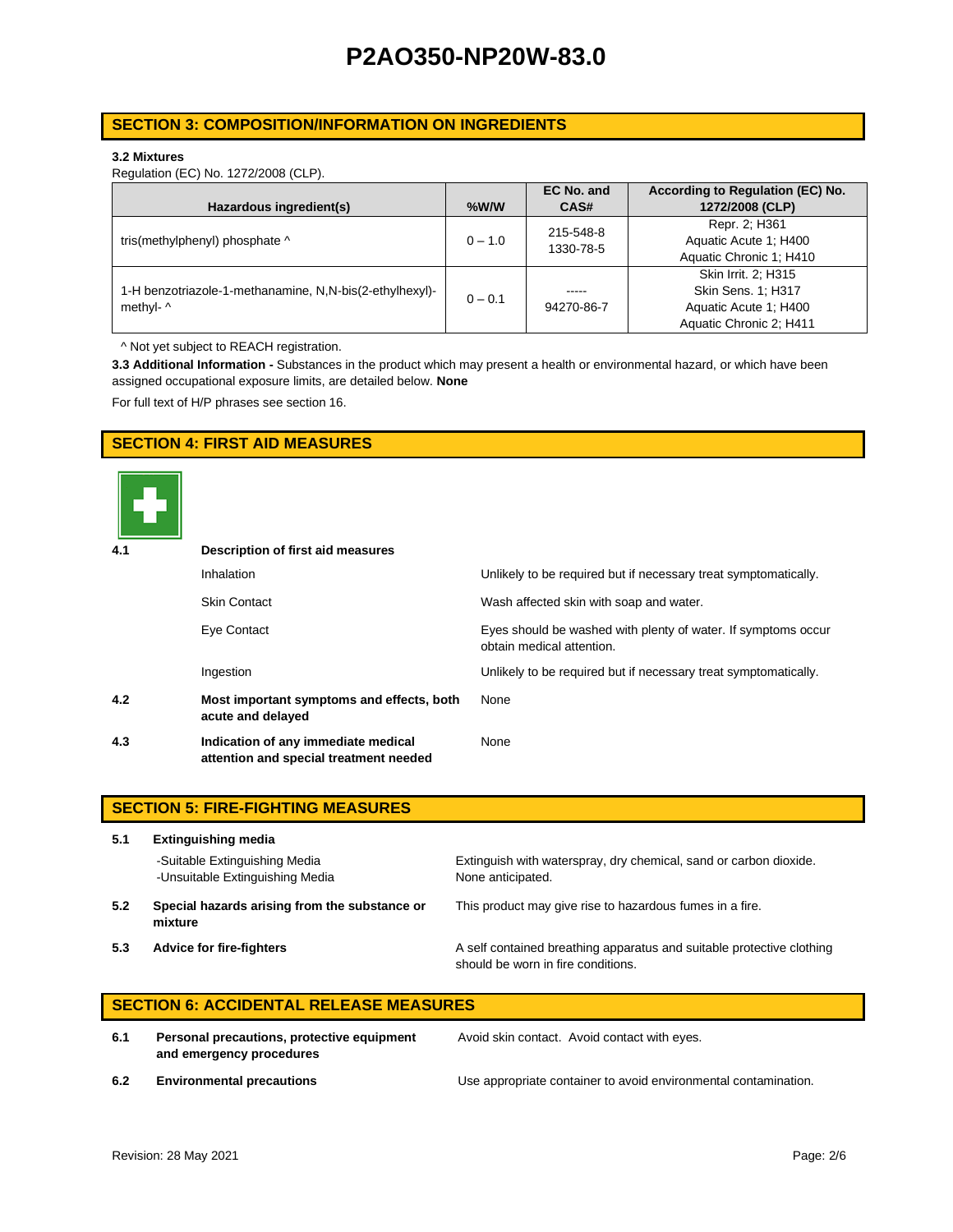**6.3 Methods and material for containment and cleaning up**

Contain and cover spilled substance with dry sand or earth or other suitable dry material. Transfer to a container for disposal or recovery.

- **6.4 Reference to other sections** None
- **6.5 Additional Information** None

# **SECTION 7: HANDLING AND STORAGE**

**7.1 Precautions for safe handling Avoid skin contact. Avoid contact with eyes.** 

**7.2 Conditions for safe storage, including any incompatibilities**

-Storage Temperature **Store at room temperature.** 

-Incompatible materials **Strong oxidising agents**. **7.3 Specific end use(s)** Lubricating agent

### **SECTION 8: EXPOSURE CONTROLS/PERSONAL PROTECTION**

#### **8.1 Control parameters**

**8.1.1 Occupational exposure limits**

|                   |                | LTEL (8 hr TWA | LTEL (8 hr                | <b>STEL</b> | <b>STEL</b>          |       |
|-------------------|----------------|----------------|---------------------------|-------------|----------------------|-------|
| <b>SUBSTANCE.</b> | <b>CAS No.</b> | ppm)           | $TWA$ ma/m <sup>3</sup> ) | (ppm)       | (mg/m <sup>3</sup> ) | Note: |
| None              | ----           | ----           | ----                      | ----        | ----                 |       |

| <b>Biological limit value</b> |                   |                |                               |       |
|-------------------------------|-------------------|----------------|-------------------------------|-------|
| Limit value type              |                   |                |                               |       |
| (country of origin)           | <b>SUBSTANCE.</b> | <b>CAS No.</b> | <b>Biological limit value</b> | Note: |
| None known                    | ----              | ----           | ----                          | ----  |

| 8.1.2<br>8.2 | Recommended monitoring method<br><b>Exposure controls</b> | None                                                                                                                              |
|--------------|-----------------------------------------------------------|-----------------------------------------------------------------------------------------------------------------------------------|
| 8.2.1        | Appropriate engineering controls                          | Not normally required.                                                                                                            |
| 8.2.2        | <b>Personal protection equipment</b>                      |                                                                                                                                   |
|              | Eye/face protection                                       | Safety spectacles.                                                                                                                |
|              | Skin protection (Hand protection/ Other)                  | Not normally required.                                                                                                            |
|              | Respiratory protection                                    | Not normally required.                                                                                                            |
|              | Thermal hazards                                           | Not normally required.                                                                                                            |
| 8.2.3        | <b>Environmental Exposure Controls</b>                    | Use appropriate container to avoid environmental contamination.<br>Disposal should be in accordance with local, state or national |

legislation.Consult an accredited waste disposal contractor or the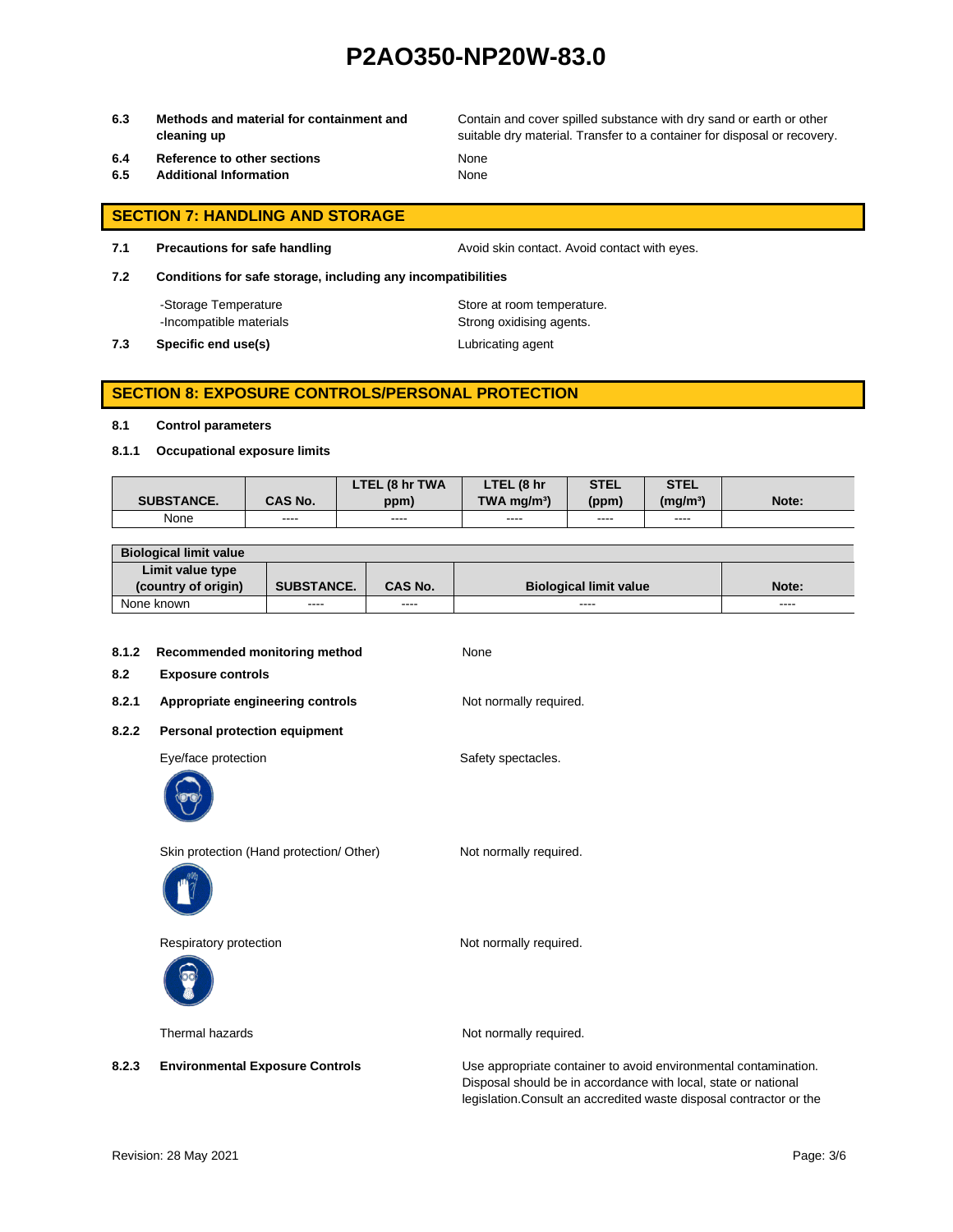local authority for advice.

### **SECTION 9: PHYSICAL AND CHEMICAL PROPERTIES**

#### **9.1 Information on basic physical and chemical properties**

Appearance Viscous Paste Colour. Grey-Brown wet fibrous. Odour Faint Ester-like. Odour threshold (ppm) Not available pH (Value) Not available Melting point (°C) / Freezing point (°C) Not available Boiling point/boiling range (°C): Not determined. Flash point (°C) 230 - 270 [Open cup] Evaporation rate **Not applicable** Not applicable Flammability (solid, gas) Not applicable Explosive limit ranges Not applicable Vapour pressure (Pascal) < 1 Vapour density  $(Air=1)$   $> 1$ Density  $(q/ml)$  0.83 Solubility (Water) and the soluble soluble. Solubility (Other) Not available Partition coefficient (n-Octanol/water) Not available Auto ignition point (°C)  $>282$ Decomposition temperature (°C) Not available Kinematic Viscosity (cSt) @ 40°C (Base Oil) 68 (Listed in: Product specification) Explosive properties Not explosive. Oxidising properties Not oxidising.

**9.2 Other information Not available.** 

# **SECTION 10: STABILITY AND REACTIVITY**

| 10.1 | <b>Reactivity</b> |
|------|-------------------|
|------|-------------------|

**10.2 Chemical stability** Stable.

- **10.3 Possibility of hazardous reactions** None anticipated.
- **10.4 Conditions to avoid None** None
- **10.5 Incompatible materials Calculated Example 20 and Data Control of Algorithment Oxidizers**
- **10.6 Hazardous Decomposition Product(s)** Carbon monoxide, Carbon dioxide

**Stable under normal conditions.** 

### **SECTION 11: TOXICOLOGICAL INFORMATION**

#### **11.1 Information on toxicological effects**

#### **11.1.1 Substances**

Not applicable

### **11.1.2 Mixtures - By analogy with similar materials:**

| Acute toxicity                    | Not available. |
|-----------------------------------|----------------|
| Skin corrosion/irritation         | Not available. |
| Serious eye damage/irritation     | Not available. |
| Respiratory or skin sensitization | Not available. |
| Germ cell mutagenicity            | Not available. |
| Carcinogenicity                   | Not available. |
| Reproductive toxicity             | Not available. |
| STOT - single exposure            | Not available. |
| STOT - repeated exposure          | Not available. |
| Aspiration hazard                 | Not available. |

### **11.1.3 Substances in preparations / mixtures**

1-H benzotriazole-1-methanamine, N,N-bis(2-ethylhexyl)-methyl- (CAS No.94270-86-7)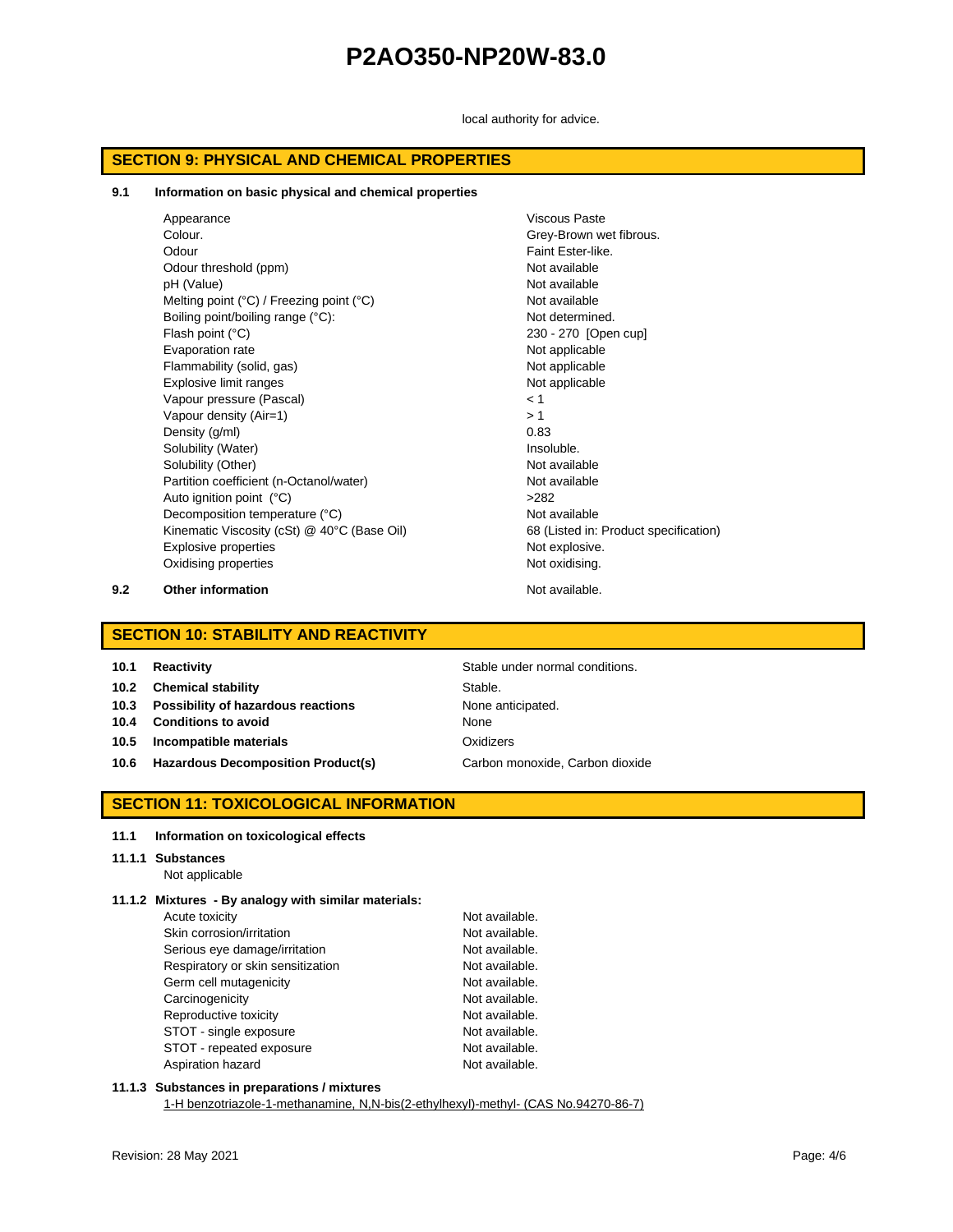|      | Acute toxicity                                   | Ingestion: LD50 3313 mg/kg (rat)<br>Inhalation: No data<br>Dermal: LD50 > 2000 mg/kg (rat)                                   |
|------|--------------------------------------------------|------------------------------------------------------------------------------------------------------------------------------|
|      | Skin corrosion/irritation                        | May cause irritation.                                                                                                        |
|      | Serious eye damage/irritation                    | May cause irritation.                                                                                                        |
|      | Respiratory or skin sensitization                | May cause an allergic skin reaction.                                                                                         |
|      | Germ cell mutagenicity                           | Not to be expected.                                                                                                          |
|      | Carcinogenicity                                  | Not to be expected.                                                                                                          |
|      | Reproductive toxicity                            | Not to be expected.                                                                                                          |
|      | STOT - single exposure                           | Not to be expected.                                                                                                          |
|      | STOT - repeated exposure                         | Not to be expected.                                                                                                          |
|      | Aspiration hazard                                | No data                                                                                                                      |
|      | tris(methylphenyl) phosphate (CAS No. 1330-78-5) |                                                                                                                              |
|      | Acute toxicity                                   | Ingestion: $LD50 > 20,000$ mg/kg (rat)<br>Inhalation: $LC50 > 11.1$ mg/l (rat) (1 hour(s))<br>Dermal: LD50 3.7 g/kg (rabbit) |
|      | Skin corrosion/irritation                        | Slightly irritant (Skin).                                                                                                    |
|      | Serious eye damage/irritation                    | Non-irritant to rabbit eyes.                                                                                                 |
|      | Respiratory or skin sensitization                | It is not a skin sensitiser.                                                                                                 |
|      | Germ cell mutagenicity                           | Negative                                                                                                                     |
|      | Carcinogenicity                                  | No data                                                                                                                      |
|      | Reproductive toxicity                            | Suspected of damaging fertility or the unborn child.<br>$LOAEL = 20$ mg/kg (Developmental)<br>$NOEL = 20$ mg/kg (Maternal)   |
|      | STOT - single exposure                           | Not to be expected.                                                                                                          |
|      | STOT - repeated exposure                         | Not to be expected. Oral: $NOAEL = 1000$ mg/kg (rat)                                                                         |
|      | Aspiration hazard                                | No data                                                                                                                      |
| 11.2 | <b>Other information</b>                         | None known.                                                                                                                  |
|      |                                                  |                                                                                                                              |

# **SECTION 12: ECOLOGICAL INFORMATION**

| 12.1                                 | Toxicity -<br>Substances in preparations / mixtures                                                                                                                |                                                                                                                                                                                                                                                            |  |  |
|--------------------------------------|--------------------------------------------------------------------------------------------------------------------------------------------------------------------|------------------------------------------------------------------------------------------------------------------------------------------------------------------------------------------------------------------------------------------------------------|--|--|
|                                      | 1-H benzotriazole-1-methanamine, N,N-bis(2-ethylhexyl)-methyl- (CAS No.94270-86-7)                                                                                 |                                                                                                                                                                                                                                                            |  |  |
|                                      | <b>Acute toxicity</b>                                                                                                                                              | Fish: $LC50 = 1.3$ mg/l (96 hour) ( <i>Brachydanio rerio</i> )<br>Aquatic invertebrates: EC50 = 2.05 mg/l (48 hour) (D. magna)<br>Algae: $E L50 = 0.976$ mg/l (72 hour) (Desmodesmus subspicatus)                                                          |  |  |
|                                      | <b>Long Term Toxicity</b>                                                                                                                                          | Algae: $EC10 = 0.586$ mg/l (72 hour) (Desmodesmus subspicatus)                                                                                                                                                                                             |  |  |
|                                      | tris(methylphenyl) phosphate (CAS No. 1330-78-5)                                                                                                                   |                                                                                                                                                                                                                                                            |  |  |
| <b>Acute toxicity</b>                |                                                                                                                                                                    | Fish LC50 = $0.06$ mg/l (96 hour) ( <i>Rainbow trout</i> )<br>Fish LC50 = 44.8 mg/l (96 hour) (Fathead minnow)<br>Aquatic invertebrates: $EC50 = 146 \mu g/l$ (48 hour) (D. magna)<br>Algae $EL50 > 2500 \mu g/l$ (72 hour) / (96 hour) (S. capricornutum) |  |  |
|                                      | <b>Long Term</b>                                                                                                                                                   | Aquatic invertebrates: $NOEC = 0.011 - 0.019$ mg/l (Survival) (G.<br>pseudolimnaeus)                                                                                                                                                                       |  |  |
| 12.2<br>12.3<br>12.4<br>12.5<br>12.6 | Persistence and degradability<br><b>Bioaccumulative potential</b><br><b>Mobility in soil</b><br><b>Results of PBT and vPvB assessment</b><br>Other adverse effects | Not available<br>Not available<br>No data<br>Not classified as PBT or vPvB.<br>None known.                                                                                                                                                                 |  |  |